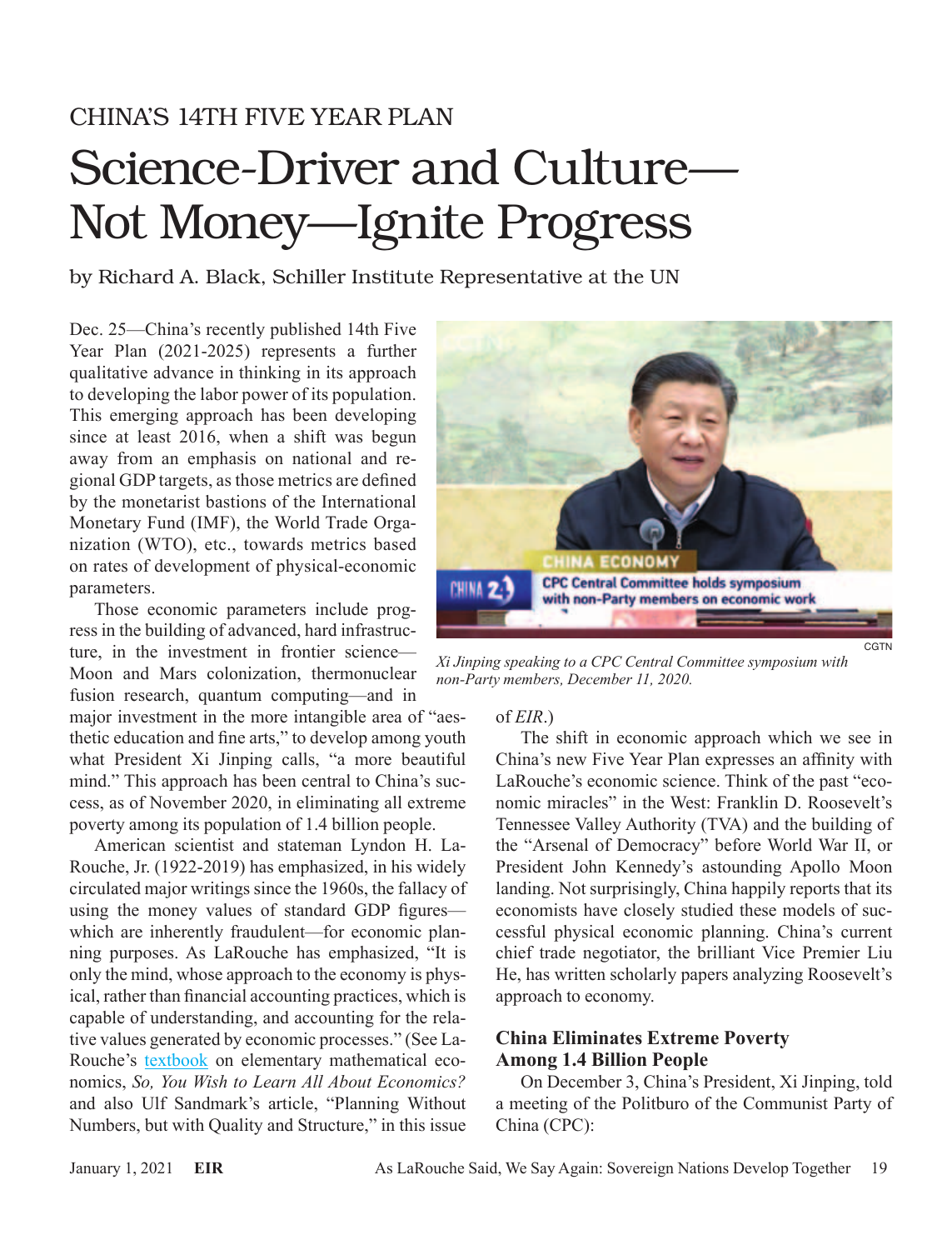

Alfred T. Palmer U.S. Air Force

NASA

*Three "economic miracles" in the West: The TVA, the "Arsenal of Democracy," and the Apollo Moon landing. Shown: Workers check a turbine shaft in the TVA's Watts Bar Dam in 1942; assembly line for bombers in Fort Worth during World War II; and the first walk on the Moon, in 1969.*

Since the 18th CPC National Congress [in 2012], the CPC Central Committee has put poverty alleviation in a more prominent position, adopted significant measures with originality and specialty, and fought the largest and most vigorous battle in human history against poverty.

In a stunning achievement for all mankind, China

has now lifted 850 million of its people—over the last 40 years—out of extreme poverty. Such poverty within its borders has been eliminated! As recently as 2013, one in every three counties in China was labeled as poverty-stricken. This month, the last nine Chinese counties—all in the mountainous province of Guizhou made it over the threshold out of extreme poverty. The government has continually revised that threshold to include not only income, but also health care, compulsory education, shelter, and other basic human



CGTN

*China's vast investment in new rail and road construction has linked isolated, poor regions with the prosperous cities and industrial zones, contributing to the lifting of 800 million from abject poverty. Shown: a recently-launched, high-speed electric freight train.*

needs. The average annual net income of formerly impoverished people in those last 9 counties has risen to 11,487 yuan (\$1.00 = 6.54 yuan), well above the 4,000yuan national poverty line set this year.

At the December 3 leadership meeting, several of the measures taken to realize this achievement were reviewed, such as sending more than 2 million public poverty-alleviation officials from the cities out to the poor villages for 1- to 3-year posts, where, for example,

*China Daily* reported that in order to meet the preset 2020 government deadline for the complete elimination of poverty—

they introduced both new agricultural technologies to boost the capital intensity and output of agricultural production, and a vast number of new crop varieties. The vast investment in new railroad and road construction has linked isolated, poor regions with the prosperous cities and industrial zones, allowing their products and services to reach a broader market, and to benefit from the greater ease of bringing in capital goods.

Last year, the Chinese government considerably ramped up financial support, allocating 91 billion yuan of poverty alleviation funds for 2019. The Chinese Development Bank pledged 400 billion yuan to fund poverty alleviation projects.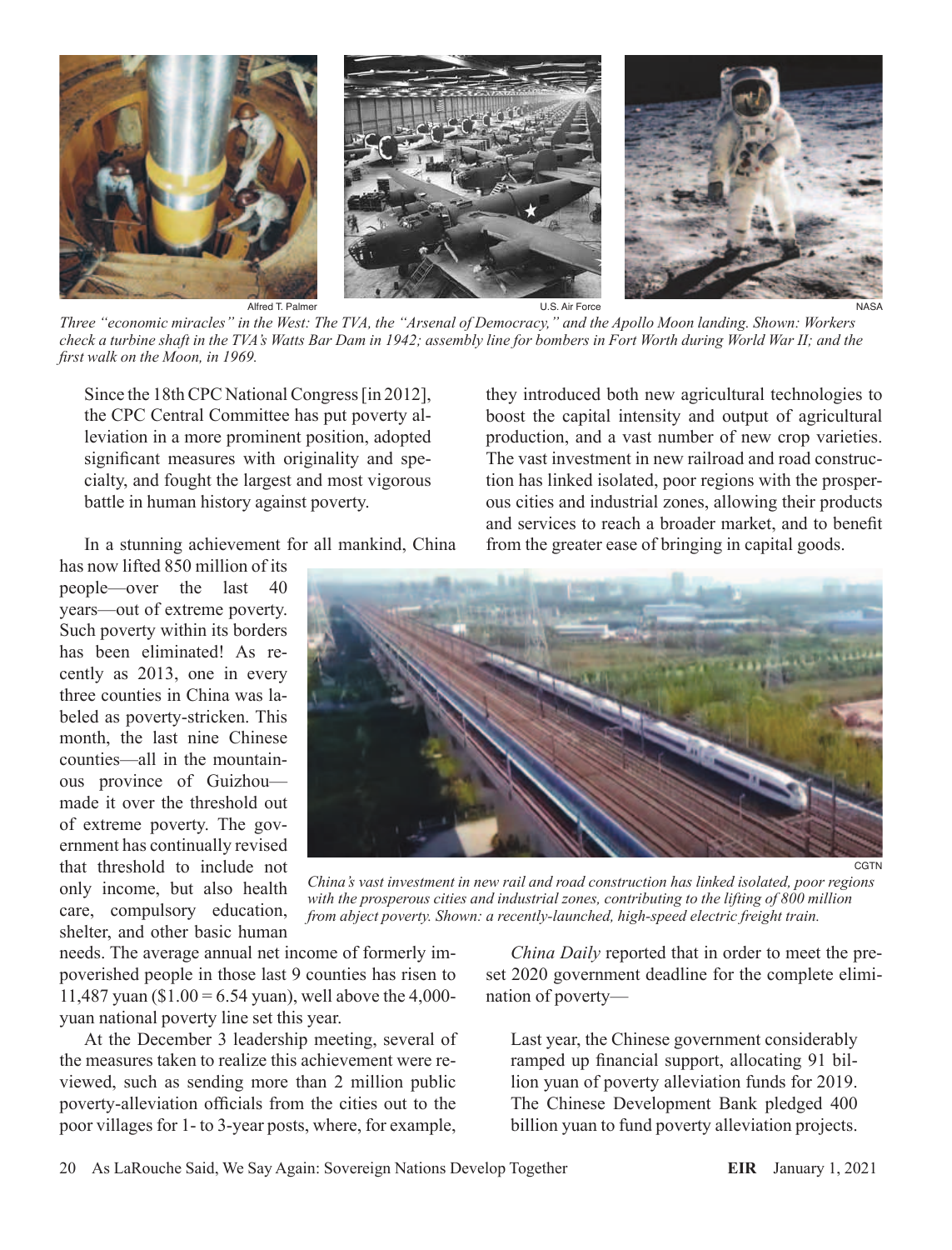It is in the context of this unparalleled unfolding achievement that on November 9, China detailed the outlines of its 14th Five Year Plan at a two-hour diplomatic briefing given by officials of the International Department of the CPC. The Plan's announcement also occurred as the American, David Beasley, Executive Director of the Nobel Prize-winning UN World Food Program (WFP), has said that already, *this year,* seven million people worldwide have died of



*The Chang'e-5 is a leading vector of China's commitment to frontier science as described in its 14th Five Year Plan. Shown: an artist's concept (left), and its T1 Earth atmosphere re-entry module (right).*

famine, and that 270 million more are slated to die of famine over the next twelve months if sufficient new aid is not mobilized by the world community. So the question is posed: Will the community of nations mobilize the resources to halt this famine, today, in the same spirit that China has carried out a sustained victory over extreme poverty for 850 million people?

Thus, China's 14th Five Year Plan is being launched in the wake of her historic victory over poverty; yet,

this is occurring within today's world economy, devastated by both the global COVID-19 pandemic and decades of International Monetary Fund (IMF) neo-liberal austerity, ruthlessly forced onto the entire former colonial sector, including Africa.

### **Conceptual Outline of China's 14th Five Year Plan**

Many would be shocked if they were to read the



*The nature of the transformation of China's people through science, technology, and innovation is unprecedented in human history. Shown: China's HL-2M Tokamak reactor, its largest and most advanced fusion experimental research device, located in Chengdu, Sichuan Province.*

transcript of the CPC's International Department's November 9 briefing on the new Five Year Plan (2021- 2025) and the Long Range Objectives for Year 2035 adopted at the Fifth Plenary Session of the 19th CPC Central Committee, which was held from October 26 to 29 in Beijing. (See the [video.](http://www.china.org.cn/video/2020-11/06/content_76881767.htm))

What is outlined is an economic plan driven by fundamental breakthroughs in physical science. American economist and statesman Lyndon LaRouche has long advised friends in China that the key to its development lay in its advances in fundamental science, in the rapid building-up of its hard and soft infrastructure, and in the development of its labor force to a high skill level. LaRouche has proven that, uniquely, rising rates of energy-density for production and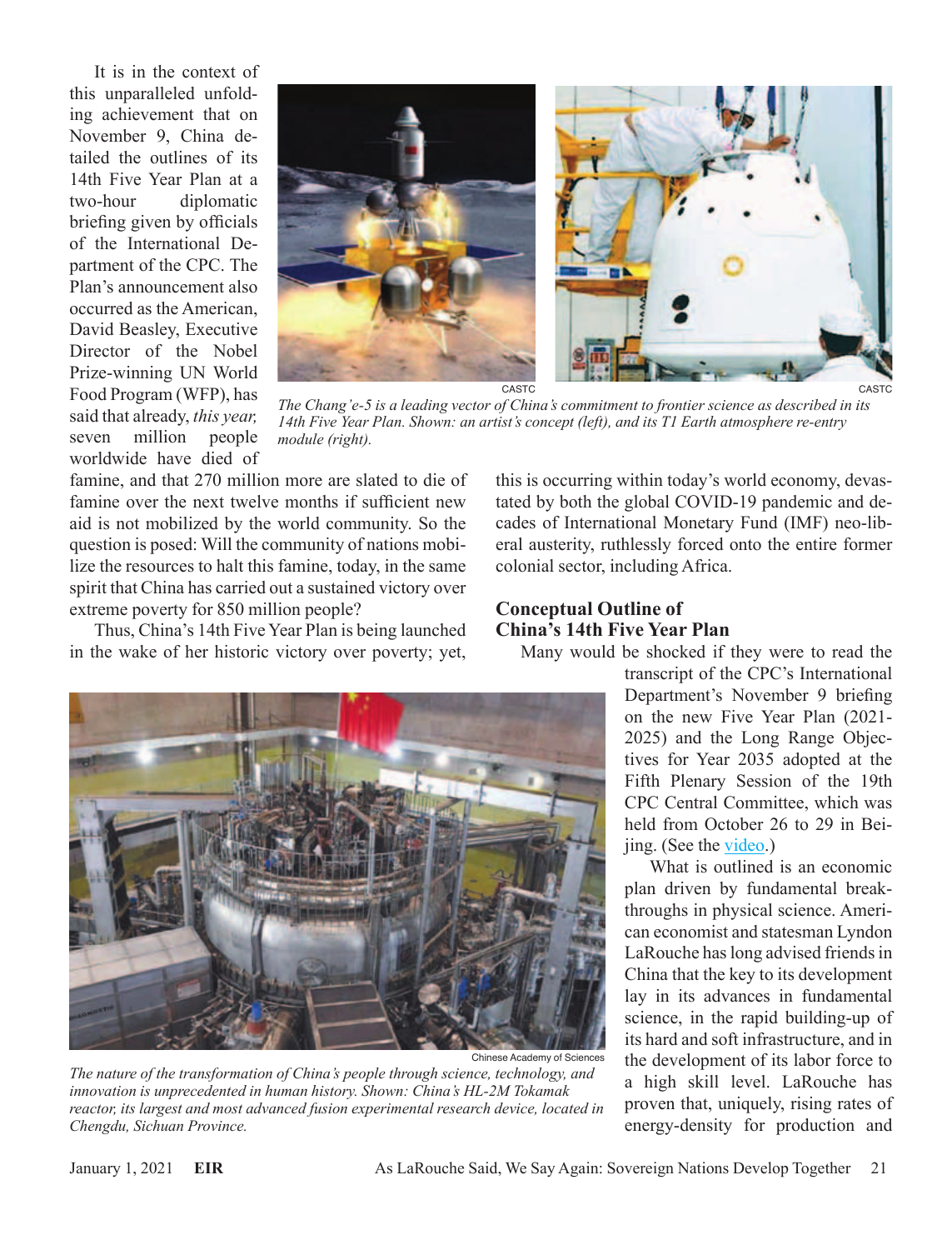living standards, a "science-driver" approach to *the economy taken as a whole,* and the laying down of the most advanced nuclear power and transport infrastructure are, each and all, absolute requirements for an advancing physical economy. These methods are elucidated in China's 14th Five Year Plan.

The focus of the plan is the technological advancement of the physical economy of China. No overall GDP targets are given. No regional GDP targets are given. There is barely a mention of China's official national policy of reducing  $CO<sub>2</sub>$  emissions by 60% by 2035, while the currently fashionable "Green Economy" false dogma is redefined in Confucian terms: "Green" means that the ecology of Man must be in Harmony with Nature as a whole.

Plans are described for an "energy revolution" and for a new approach to development, what is called "a *new* development Paradigm." The speakers were explicit that China will not import any foreign development model, nor do they intend to export China's development model to any other nation. One shift in emphasis is that under President Xi's direction, the Five Year Plan is only outlined within a broader economic advance by the year 2035 and by 2050, the latter being just beyond the centenary of the founding of the new China.

While these methods of development have been followed by other nations, including the United States, given China's population of 1.4 billion, the *scale* and therefore the *nature* of that population's transformation through science, technology, and innovation "is unprecedented in human history." In other words, the leadership is conscious of the fact that the *scale* of their success takes on the nature of a new discovery.

During the November 9 briefing on the 14th Five Year Plan by the Minister for International Development, Song Tao, and others, Colombia's Ambassador to China, Luis Diego Monsalve, observed that the plan had "fewer quantitative indicators," than had previous plans, and asked: "Without specific growth targets, how can other countries be confident on China's development prospects?"

The answer by Xin Xiangyang, Deputy Director of the Academy of Marxism, at the Chinese Academy of Social Sciences, acknowledged that:

China in the past had a lot of quantitative indicators for both economic and social development. Now, China has transitioned into high-quality development and is focusing on optimizing the structure of the economy so that people will focus more on the outcome of development and quality.… If we read between the lines, we can see the numbers and quantities.

Deputy Director Xin explained that:

[The objective] to become a leading innovative country means to become among the top three in the world. Innovation will take a higher share. A culturally strong country implies a "culture industry" of 10% of GDP.

This, in itself, will be quite a shock to Western observers!

### **The Question of Aesthetical Education**

The Chinese term translated as "culture industry" (*wen hua chan ye*, 文化产业), refers to cultural productions—written literature, films, music—and cultural services—education in the arts, museums, concert halls, libraries—conceived of as a means to improve people's quality of life and to elevate their aesthetical sense. The *culture* industry will propel *economic* growth!

To plan to invest 10% of China's GDP into upshifting the culture of the general population is nothing less than astounding. In 2018, President Xi Jinping underscored the importance of aesthetic education in his response to a letter from eight senior professors from the Central Academy of Fine Arts (CAFA) in Beijing, including from the 99-year-old Prof. Zhou Lingzhao. In praising the work of the professors, Xi called for more efforts in education to shape, in the country's youth, "a more beautiful mind," so that young people would be able to "deliver masterpieces of art to the world." Implying the importance of the classical priniples of traditional Chinese painting and music, Xi urged the senior professors to "abide by the laws of aesthetics and carry forward the Chinese spirit of aesthetic education."

Central in the national discussion today of the role of aesthetics in China are the contributions of Confucius (551 B.C.  $-479$  B.C.). Dr. Yu Zhou, professor at the Shanghai Institute of technology, recently [wrote](https://ojs.s-p.sg/index.php/jetm/article/view/4669/pdf) in the *Journal of Educational Theory and Management,* Vol. 4, No. 2, October 2020:

Confucius ... combined artistic activities with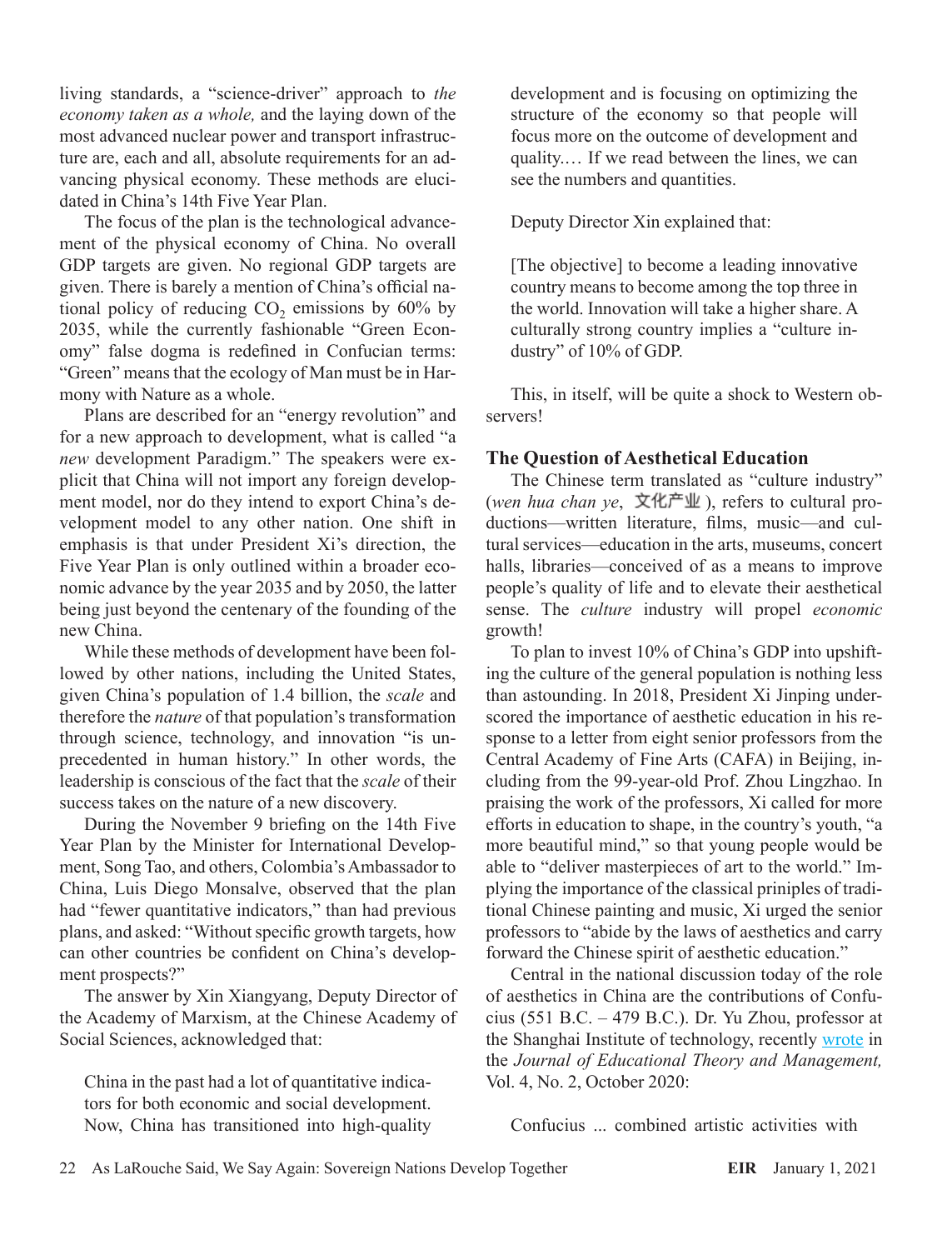the cultivation of people who meet his social ideals from the perspective of music education practice, emphasizing: "Rise in poetry, stand in courtesy, and succeed in music." Starting from the ideological and artistic quality of music, he takes "goodness" and "beauty" as the basic criteria for music evaluation and derives the "perfect and perfect aesthetic" evaluation standard. Confucius also attached great importance to music education, and proposes 6 lessons for study, "ceremony, music, archery, horse-drawn carriage, reading and math." Among them, "music" is the second.

When one couples this renewed emphasis on "the culture industry" and aesthetical education with the decision, discussed by Dr. Xin, to focus the overall economy on scientific innovation *as an explicitly stated "major strategic choice,"* you begin to see a breakthrough. Thus, we can see how the Chinese leadership defines the creation of value in an economy: innovation in science combined with an upshifting of the cultural and aesthetic sense of the population.Thus, the apparently paradoxical answer to the Colombian ambassador's question about a lack of "numbers."

On the question of "the numbers" describing growth in the economy, Dr. Xin did describe the recent success of building "a moderately pros-

perous society": It has meant a current per-capita average income of over US\$10,000. The objective of China becoming a "medium-income developed country" by 2035 will then translate into a per-capita income of US\$20,000. He describes the planned doubling of China's GDP by 2035 as "a giant step."

#### **A Shift to Qualitative Indicators: A Decade in the Making**

As I described in an *[article](https://larouchepub.com/other/2020/4708-after_the_phase_i_trade_agreem.html)*, "China-U.S. Trade Relations in 2020—After the Phase I Trade Agreement: Decoupling or Development?" in *EIR* Vol. 47, No. 8, February 21, 2020, pp. 57-64, the shift in China away from the highly worshipped GDP indices of the IMF,

WTO, and other such institutions began over a decade ago. Economist Tian Yun, director of the Macroeconomics Research Center's China Society, an affiliate of the National Development and Reform Commission, revealed at the end of 2017:

There could be some major systemic changes in how the government prioritizes economic policies.... China has long been talking about pursuing high-quality, sustainable economic growth, but has made little economic progress because local governments continue to focus primarily on GDP. I think we could see some real economic shifts in 2018 to change that. For exam-



*"The Chinese leadership defines the creation of value in an economy by innovation in science combined with an upshifting of the cultural and aesthetic sense of the population." Shown is a Beijing Music Festival concert in the Forbidden City.*

ple, the central government might come up with new economic indicators to gauge economic development.

Even earlier, in 2007, the *Wall Street Journal* and other Western financial media were shocked as they reported the story that Premier Li Keqiang, while he was provincial leader in Liaoning Province, had rejected official GDP figures for his economic planning purposes. He reportedly called those GDP figures "man-made," that is, made up. Instead, Li innovated. He devised a set of physical economic indicators in his Liaoning Province, which included rates of change in (1) electricity consumption, (2) rail cargo volume, and (3) new bank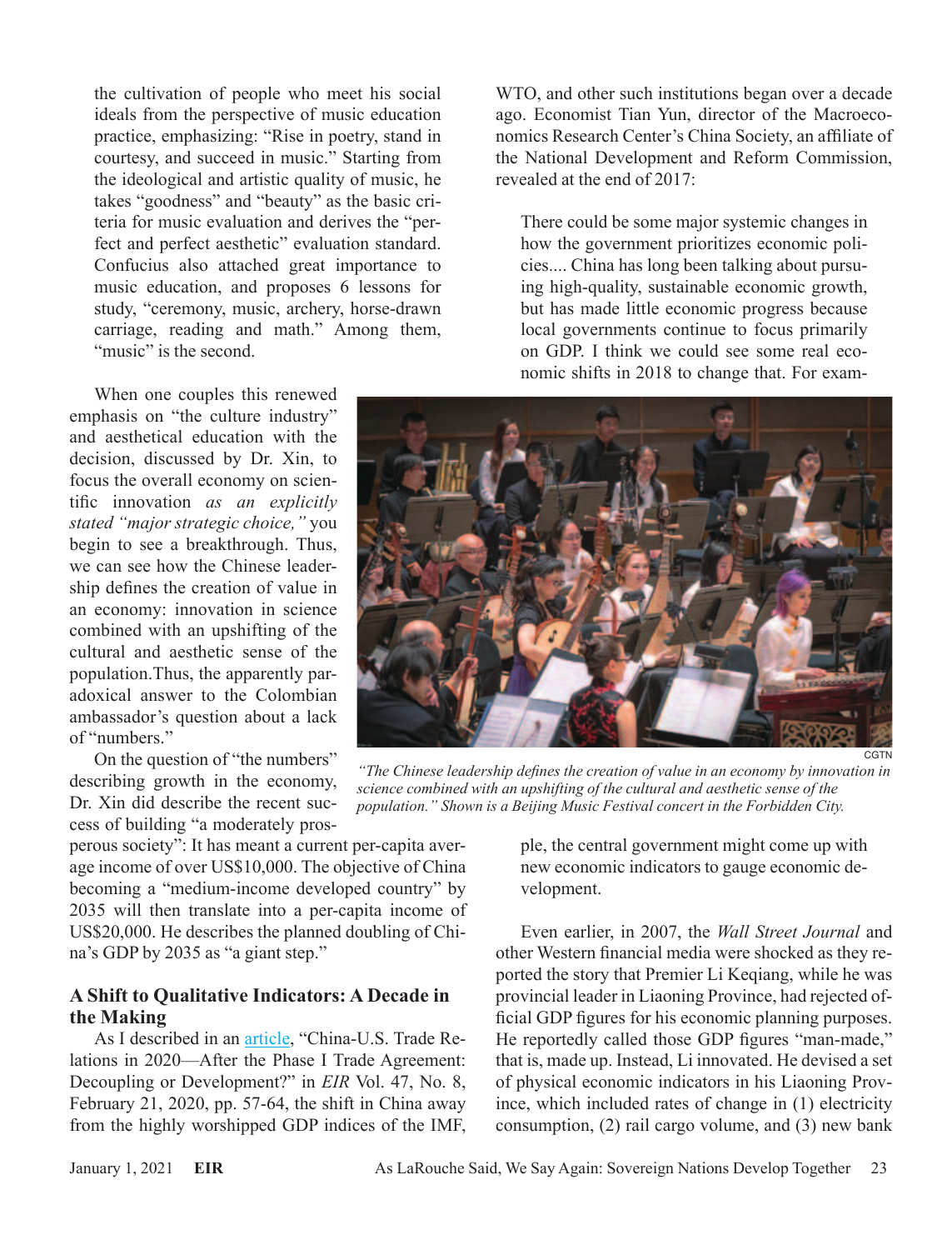

*Li Keqiang, Premier of the State Council, visiting a Samsung Electronics semiconductor plant in Xi'an, Shaanxi Province.*

loans issued.

So rattled were the monetarist bastions, such as *Bloomberg News* and *The Economist*—upon learning of the success of Li's system—that they quickly devised their own computer imitation of Li's method, calling it "the Li Keqiang Index." When they threw current economic numbers simultaneously into their old

GDP models and into "the Li Keqiang Index," Li's method of economic forecasting consistently out-performed their old GDP model! It is not known if Premier Li ever sued those Western media for theft of intellectual property.

#### **The Drafting of the Five Year Plan**

The elaborate drafting process of the new Five Year Plan was described by Yin Yanlin, Vice Minister of the General Office of the Financial and Economic Affairs Commission. The Plan is the product of many months of deliberation and feed-back from throughout the nation. The Political Department held over a dozen symposia on various aspects of the Plan, having invited speakers from all walks

of life: scientists, entrepreneurs, teachers, etc. This year, for the first time, the public was also invited to come up with proposals. Over one million proposals from the public were delivered to the Department, beyond the ones received from within the government. This is how democracy works in China.

In addition, President Xi Jinping travels regularly to all parts of the country for direct on-site readings of the conditions of the population particularly in the rural regions. This has provided direction in each step of the planning process of setting the goals for 2035 and 2050.

The coming introduction of a basic medical insurance system for 1.3 billion people and a social security system for one billion people will be two further steps to improve the living standard and productivity of the population.

#### **Current U.S. Response: China's Prosperity Is a Casus Belli**

The official U.S. response to China's current and projected economic plans must be honestly characterized as clinically insane. For instance,

U.S. Director of National Intelligence (DNI), John Ratcliffe, wrote an [opinion piece](https://www.wsj.com/articles/china-is-national-security-threat-no-1-11607019599?mod=djemalertNEWS) in the December 3, 2020 edition of *The Wall Street Journal* titled, "China Is National Security Threat No. 1—Resisting Beijing's Attempt to Reshape and Dominate the World Is the Challenge of our Generation." This declaration follows many months of a police-state-like McCarthyite cam-

> paign—coming from all the leading sections of the U.S. Executive and Legislative branches—defining China as a malignant enemy. Thousands of visiting Chinese students and scientific researchers from all academic fields have been expelled, while Chinese and Chinese-American scientists have been arrested on bogus charges of spying. DNI Ratcliffe writes in his *Wall Street Journal* commentary:

If I could communicate one thing to the American people from this unique vantage point, it is that the People's Republic of China poses the greatest threat to America today, and the greatest threat to democracy and freedom world-wide since World War II.

The intelligence is clear: Beijing intends to dominate the U.S. and the rest of the planet economically, militarily and technologically. Many of China's major public initiatives and prominent companies offer only a layer of camouflage to the activities of the Chinese Communist Party.



*Song Tao, Minister of the International Department of the Communist Party of China Central Committee.*